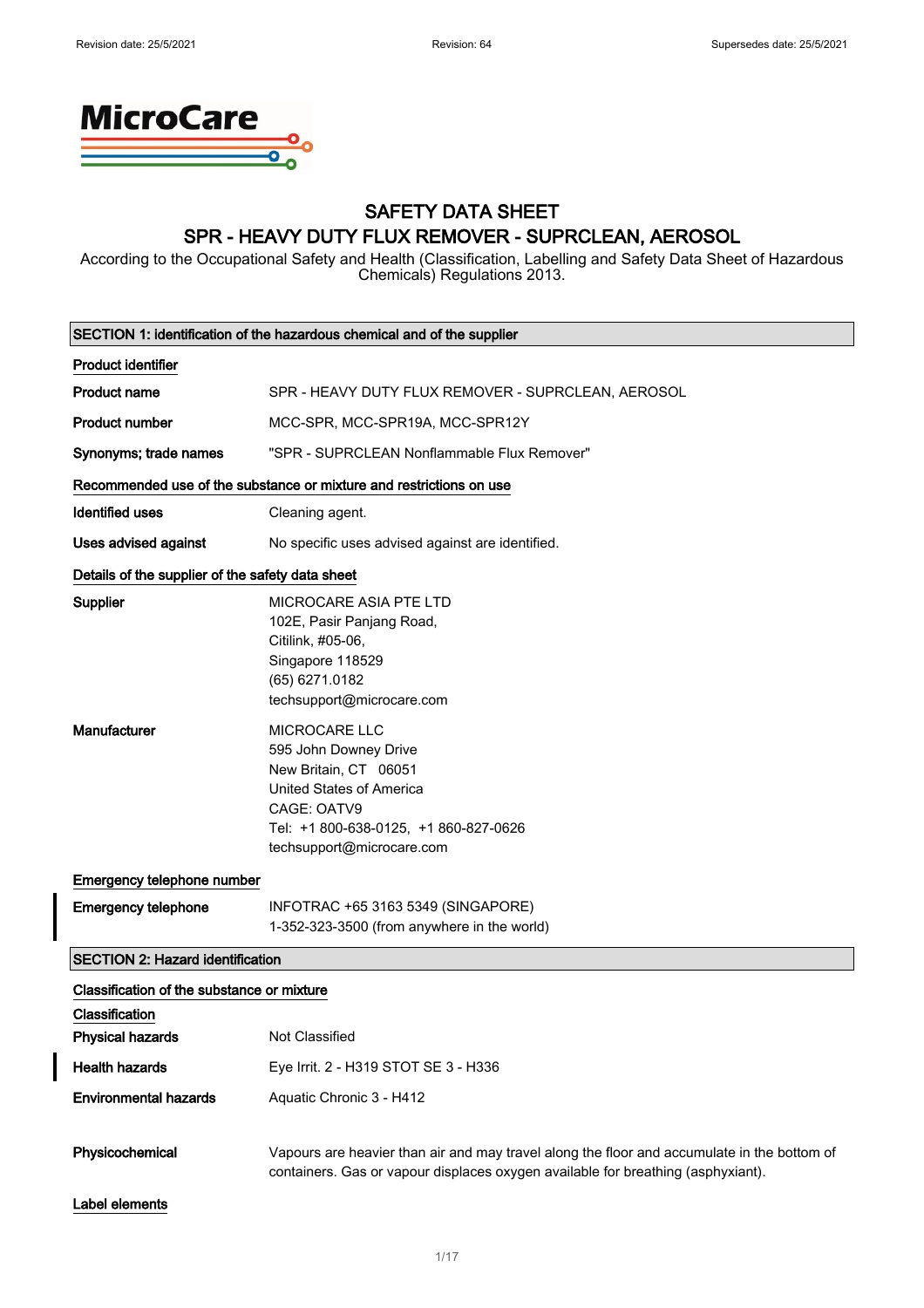#### Pictogram



| Signal word                               | Warning                                                                                                                                                                                                                                                                                                                                                                                                                                                                                                                                                                        |
|-------------------------------------------|--------------------------------------------------------------------------------------------------------------------------------------------------------------------------------------------------------------------------------------------------------------------------------------------------------------------------------------------------------------------------------------------------------------------------------------------------------------------------------------------------------------------------------------------------------------------------------|
| <b>Hazard statements</b>                  | H319 Causes serious eye irritation.<br>H336 May cause drowsiness or dizziness.<br>H412 Harmful to aquatic life with long lasting effects.                                                                                                                                                                                                                                                                                                                                                                                                                                      |
| <b>Precautionary statements</b>           | P210 Keep away from heat/ sparks/ open flames /hot surfaces - No smoking.<br>P211 Do not spray on an open flame or other ignition source.<br>P251 Pressurized container: Do not pierce or burn, even after use.<br>P261 Avoid breathing vapour/ spray.<br>P280 Wear protective gloves/ protective clothing/ eye protection/ face protection.<br>P314 Get medical advice/ attention if you feel unwell.<br>P410+P412 Protect from sunlight. Do not expose to temperatures exceeding 50oC/122oF.<br>P501 Dispose of contents/ container in accordance with national regulations. |
| Supplemental label<br>information         | EUH210 Safety data sheet available on request. RCH001a For use in industrial installations<br>only.                                                                                                                                                                                                                                                                                                                                                                                                                                                                            |
| Contains                                  | trans-1,2-DICHLOROETHYLENE                                                                                                                                                                                                                                                                                                                                                                                                                                                                                                                                                     |
| Supplementary precautionary<br>statements | P264 Wash contaminated skin thoroughly after handling.<br>P270 Do not eat, drink, or smoke when using this product.<br>P273 Avoid release to the environment.<br>P301+P312 IF SWALLOWED: Call a POISON CENTER or doctor/ physician if you feel<br>unwell.<br>P330 Rinse mouth.<br>P301+P330+P331 IF SWALLOWED: Rinse mouth. Do NOT induce vomiting.<br>P302+P352 IF ON SKIN: Wash with plenty of water.                                                                                                                                                                        |

#### Other hazards

This product contains a substance classified as PBT (persistent, bioaccumulative and toxic).

#### SECTION 3: Composition and information of the ingredients of the hazardous chemical

### Mixtures

### trans-1,2-DICHLOROETHYLENE 30-60%

CAS number: 156-60-5

### Classification

Flam. Liq. 2 - H225 Acute Tox. 4 - H332 Eye Irrit. 2 - H319 STOT SE 3 - H336 Aquatic Chronic 3 - H412

### 1,1,1,2,2,3,4,5,5,5-decafluoropentane 10-30%

CAS number: 138495-42-8

Classification Aquatic Chronic 3 - H412

2/ 17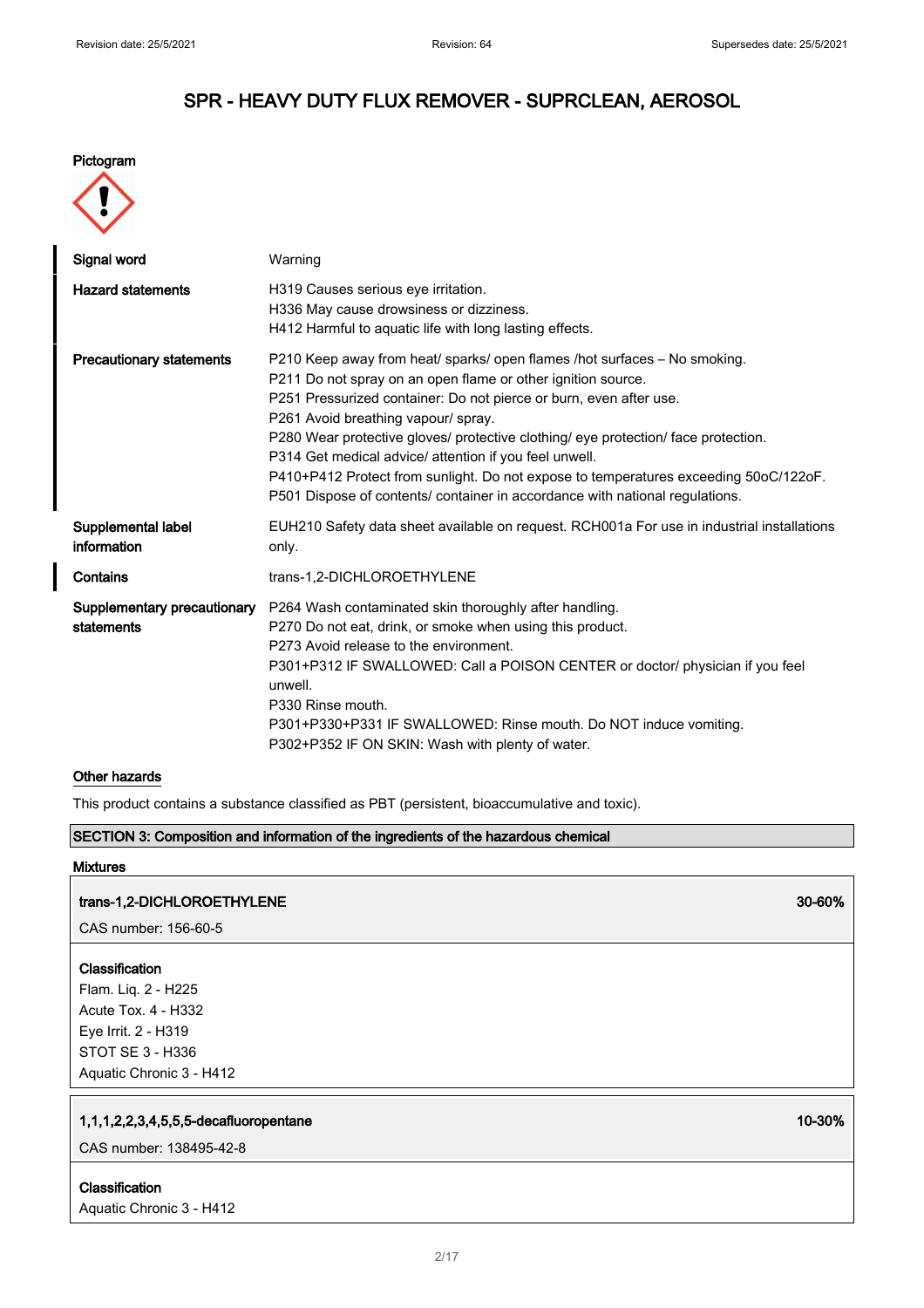| <b>ETHANOL</b>                                                      | $1 - 5%$ |
|---------------------------------------------------------------------|----------|
| CAS number: 64-17-5                                                 |          |
| Classification                                                      |          |
| Flam. Liq. 2 - H225                                                 |          |
|                                                                     |          |
| <b>METHANOL</b>                                                     | 1%       |
| CAS number: 67-56-1                                                 |          |
| Classification                                                      |          |
| Flam. Liq. 2 - H225                                                 |          |
| Acute Tox. 3 - H301                                                 |          |
| Acute Tox. 3 - H311                                                 |          |
| Acute Tox. 3 - H331                                                 |          |
| Eye Irrit. 2 - H319                                                 |          |
| Repr. 1B - H360                                                     |          |
| STOT SE 1 - H370                                                    |          |
|                                                                     |          |
| 4-Methylpentan-2-one                                                | 1%       |
| CAS number: 108-10-1                                                |          |
| Classification                                                      |          |
| Flam. Liq. 2 - H225                                                 |          |
| Acute Tox. 4 - H332                                                 |          |
| Eye Irrit. 2 - H319                                                 |          |
| <b>STOT SE 3 - H335</b>                                             |          |
|                                                                     |          |
| <b>Ethyl acetate</b>                                                | 1%       |
| CAS number: 141-78-6                                                |          |
| Classification                                                      |          |
| Flam. Liq. 2 - H225                                                 |          |
| Eye Irrit. 2 - H319                                                 |          |
| STOT SE 3 - H336                                                    |          |
| The full text for all hazard statements is displayed in Section 16. |          |

#### Composition

| <b>SECTION 4: First-aid measures</b><br>Description of first aid measures |                                                                                                                                                                                                                                                                                                                                                                                                                                      |  |
|---------------------------------------------------------------------------|--------------------------------------------------------------------------------------------------------------------------------------------------------------------------------------------------------------------------------------------------------------------------------------------------------------------------------------------------------------------------------------------------------------------------------------|--|
|                                                                           |                                                                                                                                                                                                                                                                                                                                                                                                                                      |  |
| Inhalation                                                                | Move affected person to fresh air and keep warm and at rest in a position comfortable for<br>breathing. Maintain an open airway. Loosen tight clothing such as collar, tie or belt. When<br>breathing is difficult, properly trained personnel may assist affected person by administering<br>oxygen. Get medical attention. Place unconscious person on their side in the recovery<br>position and ensure breathing can take place. |  |
| Ingestion                                                                 | Rinse mouth thoroughly with water. Get medical advice/attention if you feel unwell. Do not<br>induce vomiting unless under the direction of medical personnel.                                                                                                                                                                                                                                                                       |  |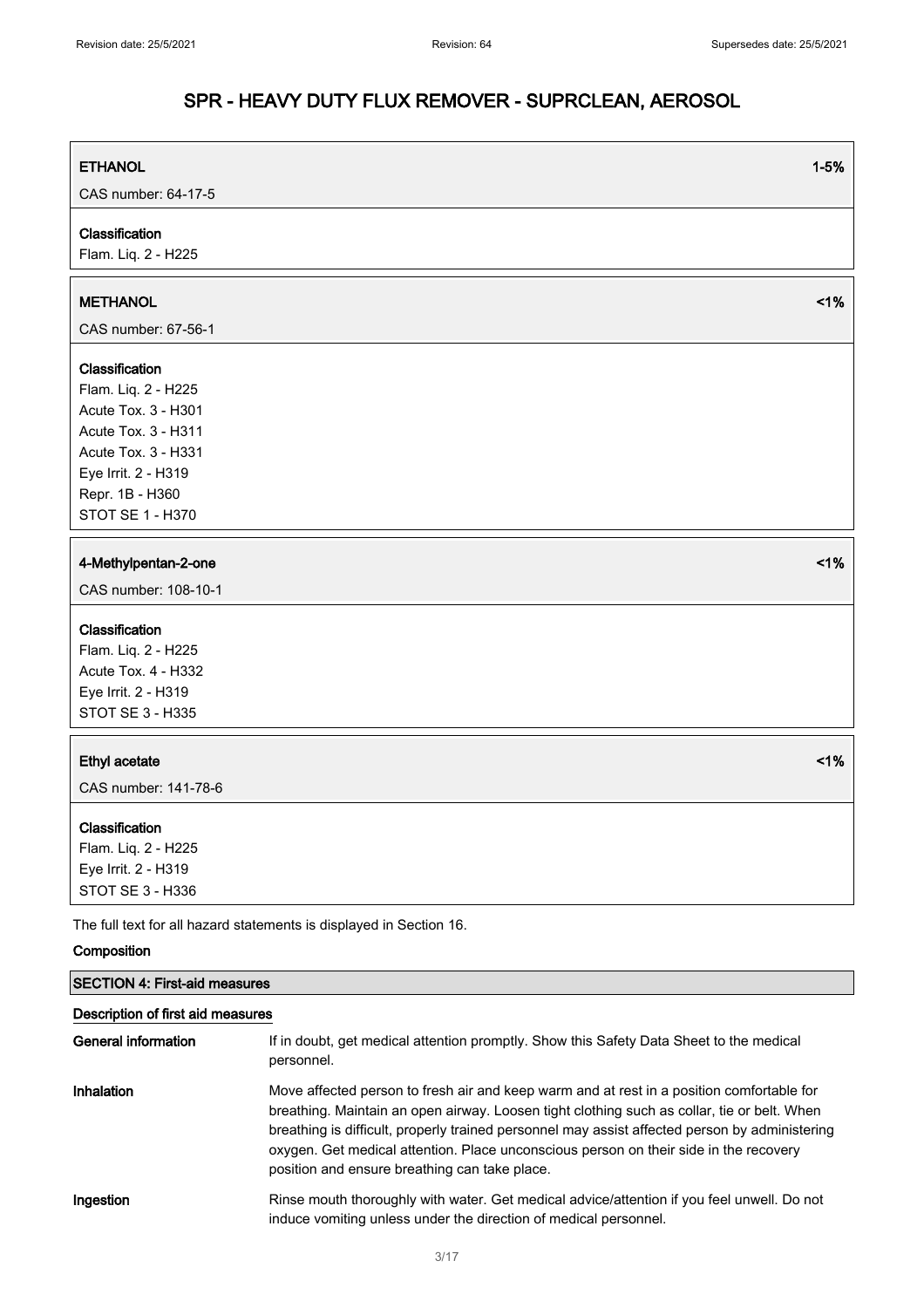| <b>SECTION 6: Accidental release measures</b>              |                                                                                                                                                                                                                                                                                                                                                                                                                                                                                                                                                                                                                                                                                                              |
|------------------------------------------------------------|--------------------------------------------------------------------------------------------------------------------------------------------------------------------------------------------------------------------------------------------------------------------------------------------------------------------------------------------------------------------------------------------------------------------------------------------------------------------------------------------------------------------------------------------------------------------------------------------------------------------------------------------------------------------------------------------------------------|
| Special protective equipment<br>for firefighters           | Wear positive-pressure self-contained breathing apparatus (SCBA) and appropriate protective<br>clothing. Fire-fighter's clothing will provide a basic level of protection for chemical incidents.                                                                                                                                                                                                                                                                                                                                                                                                                                                                                                            |
| Protective actions during<br>firefighting                  | Avoid breathing fire gases or vapours. Evacuate area. Keep upwind to avoid inhalation of<br>gases, vapours, fumes and smoke. Ventilate closed spaces before entering them. Cool<br>containers exposed to heat with water spray and remove them from the fire area if it can be<br>done without risk. Cool containers exposed to flames with water until well after the fire is out.<br>If a leak or spill has not ignited, use water spray to disperse vapours and protect men stopping<br>the leak. Avoid discharge to the aquatic environment. Control run-off water by containing and<br>keeping it out of sewers and watercourses. If risk of water pollution occurs, notify appropriate<br>authorities. |
| Advice for fire-fighters                                   |                                                                                                                                                                                                                                                                                                                                                                                                                                                                                                                                                                                                                                                                                                              |
| <b>Hazardous combustion</b><br>products                    | Thermal decomposition or combustion products may include the following substances: Toxic<br>gases or vapours.                                                                                                                                                                                                                                                                                                                                                                                                                                                                                                                                                                                                |
| Specific hazards                                           | Containers can burst violently or explode when heated, due to excessive pressure build-up.<br>This product is toxic.                                                                                                                                                                                                                                                                                                                                                                                                                                                                                                                                                                                         |
| Special hazards arising from the substance or mixture      |                                                                                                                                                                                                                                                                                                                                                                                                                                                                                                                                                                                                                                                                                                              |
| Unsuitable extinguishing<br>media                          | Do not use water jet as an extinguisher, as this will spread the fire.                                                                                                                                                                                                                                                                                                                                                                                                                                                                                                                                                                                                                                       |
| <b>Extinguishing media</b><br>Suitable extinguishing media | The product is not flammable. Extinguish with alcohol-resistant foam, carbon dioxide, dry<br>powder or water fog. Use fire-extinguishing media suitable for the surrounding fire.                                                                                                                                                                                                                                                                                                                                                                                                                                                                                                                            |
| <b>SECTION 5: Fire-fighting measures</b>                   |                                                                                                                                                                                                                                                                                                                                                                                                                                                                                                                                                                                                                                                                                                              |
| Notes for the doctor                                       | Treat symptomatically.                                                                                                                                                                                                                                                                                                                                                                                                                                                                                                                                                                                                                                                                                       |
|                                                            | Indication of any immediate medical attention and special treatment needed                                                                                                                                                                                                                                                                                                                                                                                                                                                                                                                                                                                                                                   |
| Eye contact                                                | No specific symptoms known. May be slightly irritating to eyes.                                                                                                                                                                                                                                                                                                                                                                                                                                                                                                                                                                                                                                              |
| <b>Skin contact</b>                                        | No specific symptoms known.                                                                                                                                                                                                                                                                                                                                                                                                                                                                                                                                                                                                                                                                                  |
| Ingestion                                                  | No specific symptoms known.                                                                                                                                                                                                                                                                                                                                                                                                                                                                                                                                                                                                                                                                                  |
| Inhalation                                                 | A single exposure may cause the following adverse effects: Headache. Exhaustion and<br>weakness.                                                                                                                                                                                                                                                                                                                                                                                                                                                                                                                                                                                                             |
| <b>General information</b>                                 | The severity of the symptoms described will vary dependent on the concentration and the<br>length of exposure.                                                                                                                                                                                                                                                                                                                                                                                                                                                                                                                                                                                               |
|                                                            | Most important symptoms and effects, both acute and delayed                                                                                                                                                                                                                                                                                                                                                                                                                                                                                                                                                                                                                                                  |
| <b>Protection of first aiders</b>                          | First aid personnel should wear appropriate protective equipment during any rescue.                                                                                                                                                                                                                                                                                                                                                                                                                                                                                                                                                                                                                          |
| Eye contact                                                | Remove any contact lenses and open eyelids wide apart. Rinse with water. Get medical<br>attention if any discomfort continues.                                                                                                                                                                                                                                                                                                                                                                                                                                                                                                                                                                               |
| Skin contact                                               | Rinse with water.                                                                                                                                                                                                                                                                                                                                                                                                                                                                                                                                                                                                                                                                                            |

#### Personal precautions, protective equipment and emergency procedures

Personal precautions Wear protective clothing as described in Section 8 of this safety data sheet. No action shall be taken without appropriate training or involving any personal risk. Do not touch or walk into spilled material. Avoid inhalation of vapours and spray/mists. Use suitable respiratory protection if ventilation is inadequate.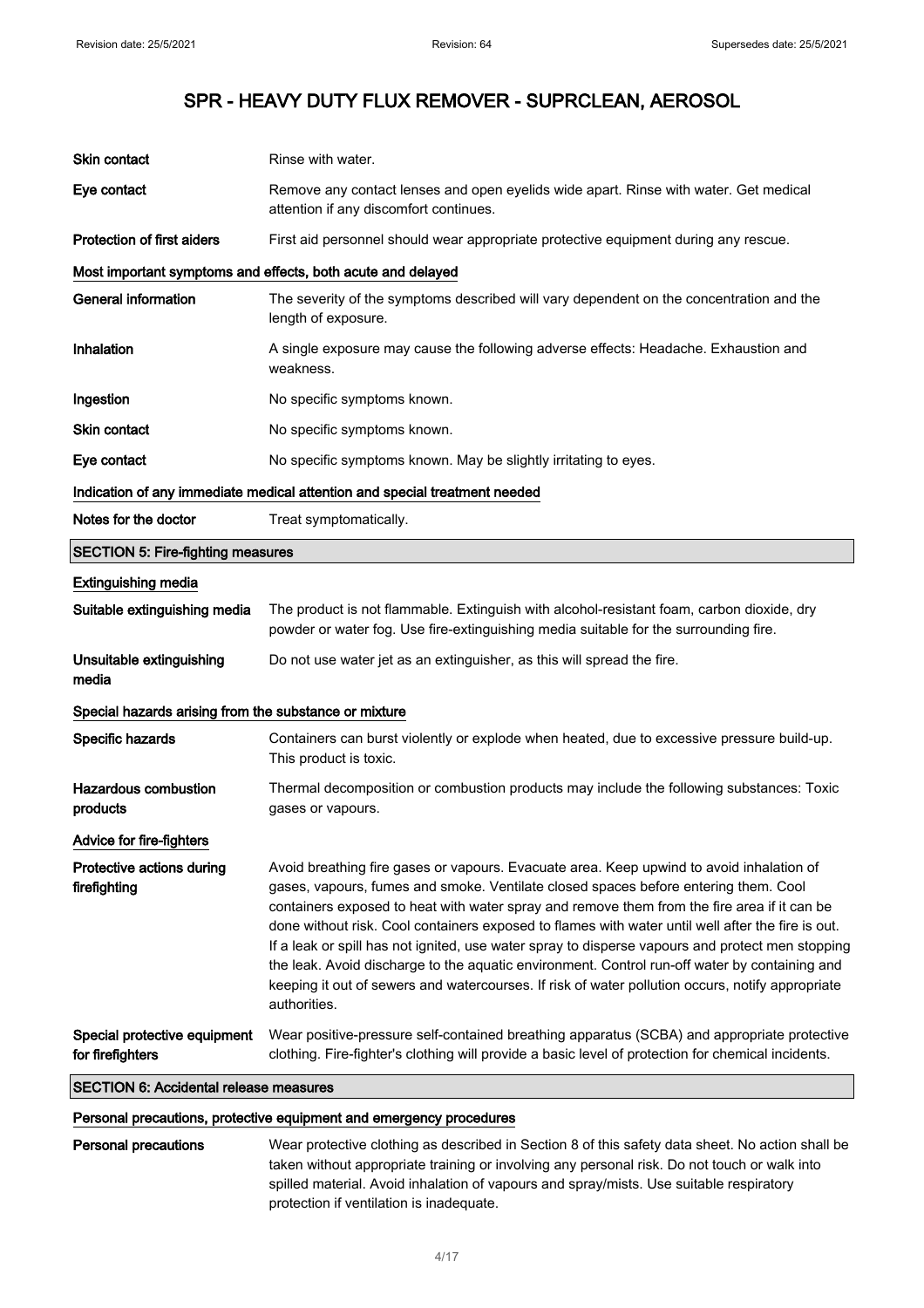## Environmental precautions Environmental precautions Avoid discharge into drains or watercourses or onto the ground. Avoid discharge to the aquatic environment. Methods and material for containment and cleaning up Methods for cleaning up Wear protective clothing as described in Section 8 of this safety data sheet. Clear up spills immediately and dispose of waste safely. Provide adequate ventilation. Small Spillages: Collect spillage. Large Spillages: Absorb spillage with non-combustible, absorbent material. The contaminated absorbent may pose the same hazard as the spilled material. Collect and place in suitable waste disposal containers and seal securely. Label the containers containing waste and contaminated materials and remove from the area as soon as possible. Flush contaminated area with plenty of water. Wash thoroughly after dealing with a spillage. Dangerous for the environment. Do not empty into drains. For waste disposal, see Section 13. Reference to other sections Reference to other sections For personal protection, see Section 8. See Section 11 for additional information on health hazards. See Section 12 for additional information on ecological hazards. For waste disposal, see Section 13. SECTION 7: Handling and storage Precautions for safe handling Usage precautions **Read and follow manufacturer's recommendations**. Wear protective clothing as described in Section 8 of this safety data sheet. Keep away from food, drink and animal feeding stuffs. Handle all packages and containers carefully to minimise spills. Keep container tightly sealed when not in use. Avoid the formation of mists. Avoid discharge to the aquatic environment. Do not handle until all safety precautions have been read and understood. Do not handle broken packages without protective equipment. Do not reuse empty containers. Advice on general occupational hygiene Wash promptly if skin becomes contaminated. Take off contaminated clothing. Wash contaminated clothing before reuse. Conditions for safe storage, including any incompatibilities Storage precautions Store away from incompatible materials (see Section 10). Keep only in the original container. Keep container tightly closed, in a cool, well ventilated place. Keep containers upright. Protect containers from damage. Storage class Miscellaneous hazardous material storage. Specific end use(s) Specific end use(s) The identified uses for this product are detailed in Section 1. SECTION 8: Exposure controls and personal protection Control parameters Occupational exposure limits **ETHANOL** Eight-hour time-weighted average: PEL 1000 ppm 1880 mg/m<sup>3</sup> **METHANOL**

Eight-hour time-weighted average: PEL 200 ppm 262 mg/m<sup>3</sup> skin

#### 4-Methylpentan-2-one

Eight-hour time-weighted average: PEL 50 ppm 205 mg/m<sup>3</sup>

#### Ethyl acetate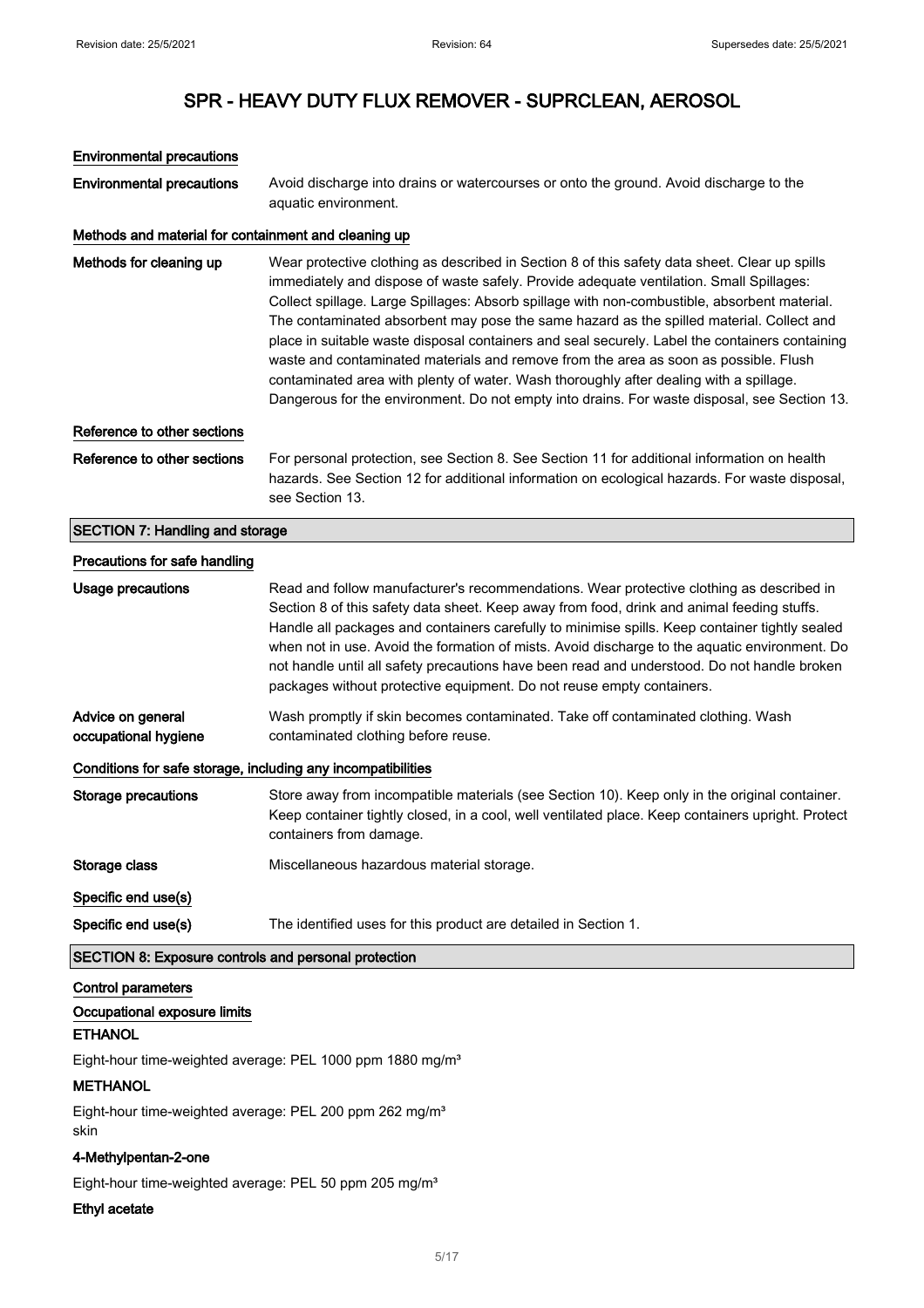Eight-hour time-weighted average: PEL 400 ppm 1440 mg/m<sup>3</sup>

Permissible exposure limit (PEL)

skin = Refers to the potential contribution to the overall exposure by the cutaneous route including mucous membrances and eye, either by air-boRefers to the potential contribution to the overall exposure by the cutaneous route including mucous membranes and eye, either by air-borne or more particularly, by direct contact with the substance.

#### Exposure controls

#### Protective equipment



#### SECTION 9: Physical and chemical properties

#### Information on basic physical and chemical properties

| Appearance                      | Clear liquid.                 |
|---------------------------------|-------------------------------|
| Colour                          | Colourless.                   |
| Odour                           | Slight. Ether.                |
| Odour threshold                 | No information available.     |
| рH                              | No information available.     |
| Melting point                   | No information available.     |
| Initial boiling point and range | 41°C/106°F @ 101.3 kPa        |
| Flash point                     | The product is not flammable. |
| <b>Evaporation rate</b>         | No information available.     |
| <b>Evaporation factor</b>       | No information available.     |
| Flammability (solid, gas)       | Not applicable.               |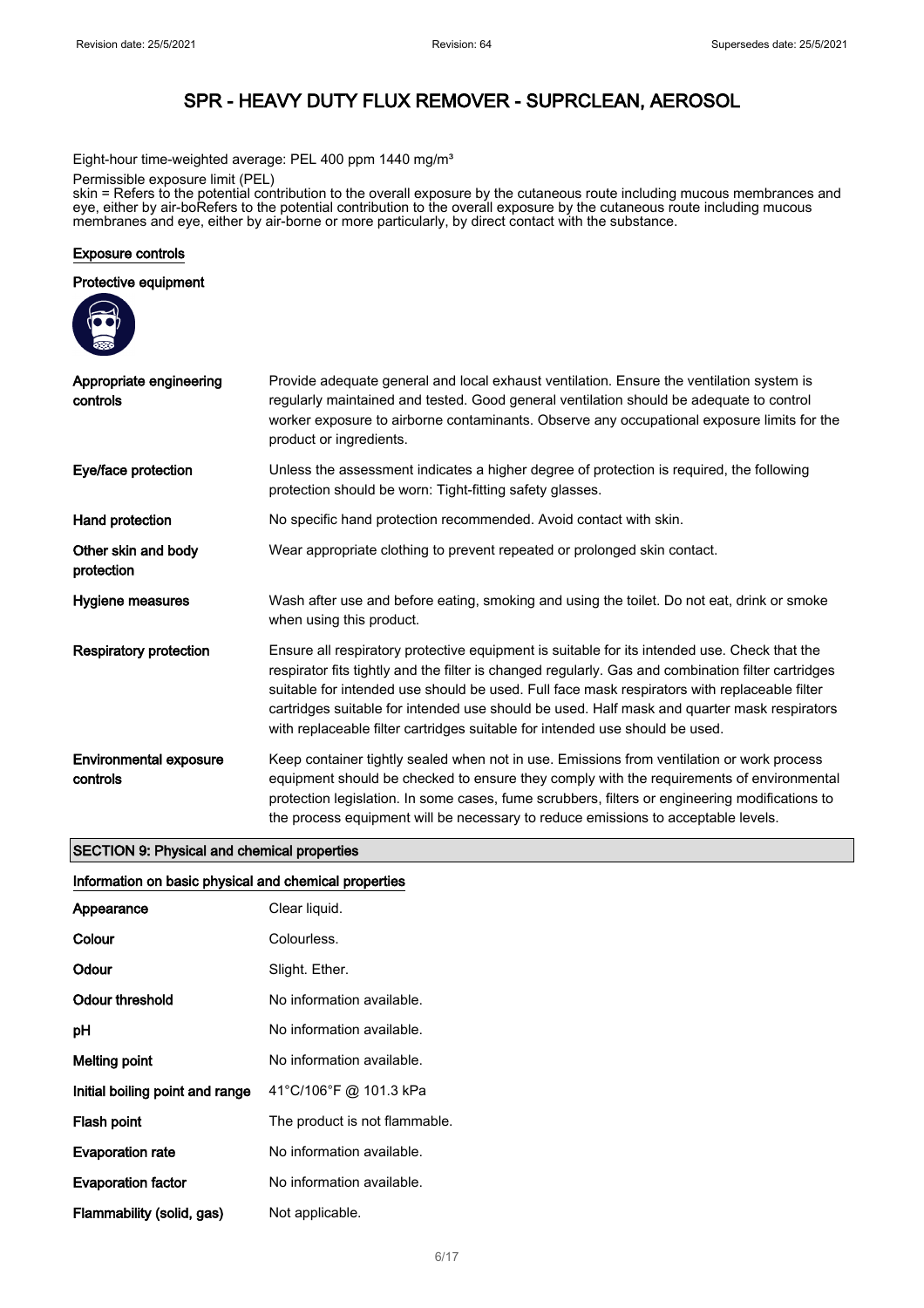| Upper/lower flammability or<br>explosive limits            | Upper flammable/explosive limit: 14.4 %(V) Lower flammable/explosive limit: 5.0 %(V) |
|------------------------------------------------------------|--------------------------------------------------------------------------------------|
| Other flammability                                         | The product is not flammable.                                                        |
| Vapour pressure                                            | 37.9 kPa @ 20°C                                                                      |
| Vapour density                                             | 3.4                                                                                  |
| <b>Relative density</b>                                    | $1.26$ g/cc                                                                          |
| <b>Bulk density</b>                                        | No information available.                                                            |
| Solubility(ies)                                            | 0.3 % water @ 20°C                                                                   |
| <b>Partition coefficient</b>                               | No information available.                                                            |
| Auto-ignition temperature                                  | No information available.                                                            |
| Decomposition temperature                                  | No information available.                                                            |
| <b>Viscosity</b>                                           | 0.48 cP @ 20°C                                                                       |
| <b>Explosive properties</b>                                | No information available.                                                            |
| <b>Oxidising properties</b>                                | Not known.                                                                           |
| <b>Global Warming Potential</b><br>(GWP)                   |                                                                                      |
| Surface tension                                            |                                                                                      |
| <b>Refractive index</b>                                    | No information available.                                                            |
| Particle size                                              | No information available.                                                            |
| Molecular weight                                           | Not applicable.                                                                      |
| <b>Volatility</b>                                          | 100%                                                                                 |
| Saturation concentration                                   | No information available.                                                            |
| <b>Critical temperature</b>                                | No information available.                                                            |
| Volatile organic compound                                  | This product contains a maximum VOC content of 1080 g/l.                             |
| Heat of vaporization (at boiling<br>point), cal/g (Btu/lb) |                                                                                      |
| <b>SECTION 10: Stability and reactivity</b>                |                                                                                      |
| Reactivity                                                 | See the other subsections of this section for further details.                       |

| ייישעיו                               | occ inc oincr subsculons or this sculon for narther actuals.                                                           |
|---------------------------------------|------------------------------------------------------------------------------------------------------------------------|
| <b>Stability</b>                      | Stable at normal ambient temperatures and when used as recommended. Stable under the<br>prescribed storage conditions. |
| Possibility of hazardous<br>reactions | No potentially hazardous reactions known.                                                                              |
| Conditions to avoid                   | There are no known conditions that are likely to result in a hazardous situation.                                      |
| Materials to avoid                    | No specific material or group of materials is likely to react with the product to produce a<br>hazardous situation.    |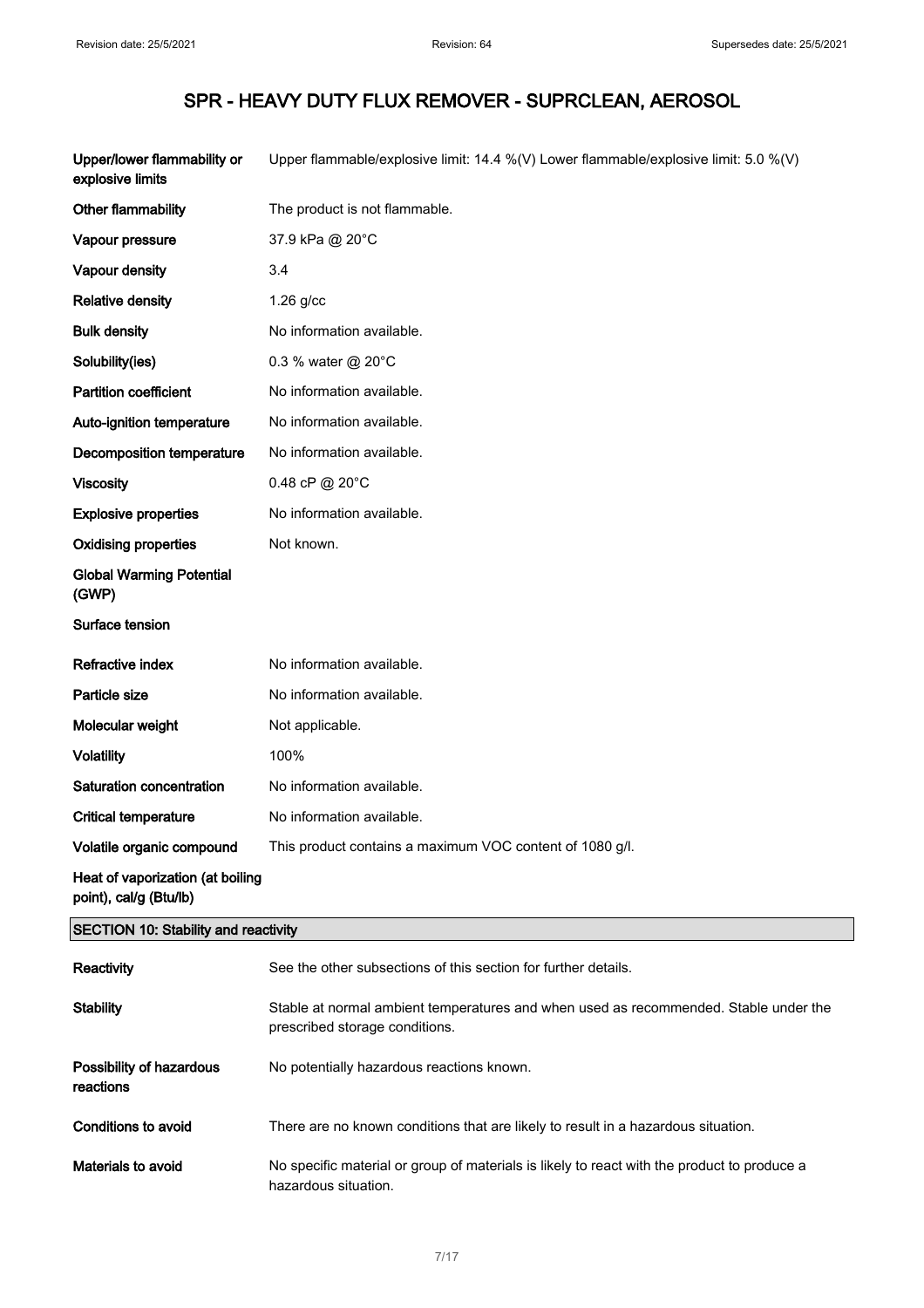Hazardous decomposition products Does not decompose when used and stored as recommended. Thermal decomposition or combustion products may include the following substances: Toxic gases or vapours.

| <b>SECTION 11: Toxicological information</b>       |                                                                                                            |  |
|----------------------------------------------------|------------------------------------------------------------------------------------------------------------|--|
| Information on toxicological effects               |                                                                                                            |  |
| Acute toxicity - oral                              |                                                                                                            |  |
| Notes (oral LD <sub>50</sub> )                     | Based on available data the classification criteria are not met.                                           |  |
| ATE oral (mg/kg)                                   | 62,912.87                                                                                                  |  |
| Acute toxicity - dermal                            |                                                                                                            |  |
| Notes (dermal LD <sub>50</sub> )                   | Based on available data the classification criteria are not met.                                           |  |
| ATE dermal (mg/kg)                                 | 188,738.6                                                                                                  |  |
| Acute toxicity - inhalation                        |                                                                                                            |  |
| Notes (inhalation LC <sub>50</sub> )               | Acute Tox. 4 - H332 Harmful if inhaled.                                                                    |  |
| ATE inhalation (vapours mg/l)                      | 21.41                                                                                                      |  |
| ATE inhalation (dusts/mists<br>mg/l)               | 314.56                                                                                                     |  |
| Skin corrosion/irritation                          |                                                                                                            |  |
| Animal data                                        | Based on available data the classification criteria are not met.                                           |  |
| Serious eye damage/irritation                      |                                                                                                            |  |
| Serious eye damage/irritation                      | Based on available data the classification criteria are not met.                                           |  |
| Respiratory sensitization                          |                                                                                                            |  |
| Respiratory sensitization                          | Based on available data the classification criteria are not met.                                           |  |
| Skin sensitization                                 |                                                                                                            |  |
| <b>Skin sensitization</b>                          | Based on available data the classification criteria are not met.                                           |  |
| Germ cell mutagenicity                             |                                                                                                            |  |
| Genotoxicity - in vitro                            | Based on available data the classification criteria are not met.                                           |  |
| Carcinogenicity                                    |                                                                                                            |  |
| Carcinogenicity                                    | Based on available data the classification criteria are not met.                                           |  |
| <b>IARC carcinogenicity</b>                        | Contains a substance/a group of substances which may cause cancer. IARC Group 1<br>Carcinogenic to humans. |  |
| Reproductive toxicity                              |                                                                                                            |  |
| Reproductive toxicity - fertility                  | Based on available data the classification criteria are not met.                                           |  |
| Reproductive toxicity -<br>development             | Based on available data the classification criteria are not met.                                           |  |
| Specific target organ toxicity - single exposure   |                                                                                                            |  |
| STOT - single exposure                             | Not classified as a specific target organ toxicant after a single exposure.                                |  |
| Specific target organ toxicity - repeated exposure |                                                                                                            |  |
| STOT - repeated exposure                           | Not classified as a specific target organ toxicant after repeated exposure.                                |  |
| Aspiration hazard                                  |                                                                                                            |  |
| Aspiration hazard                                  | Based on available data the classification criteria are not met.                                           |  |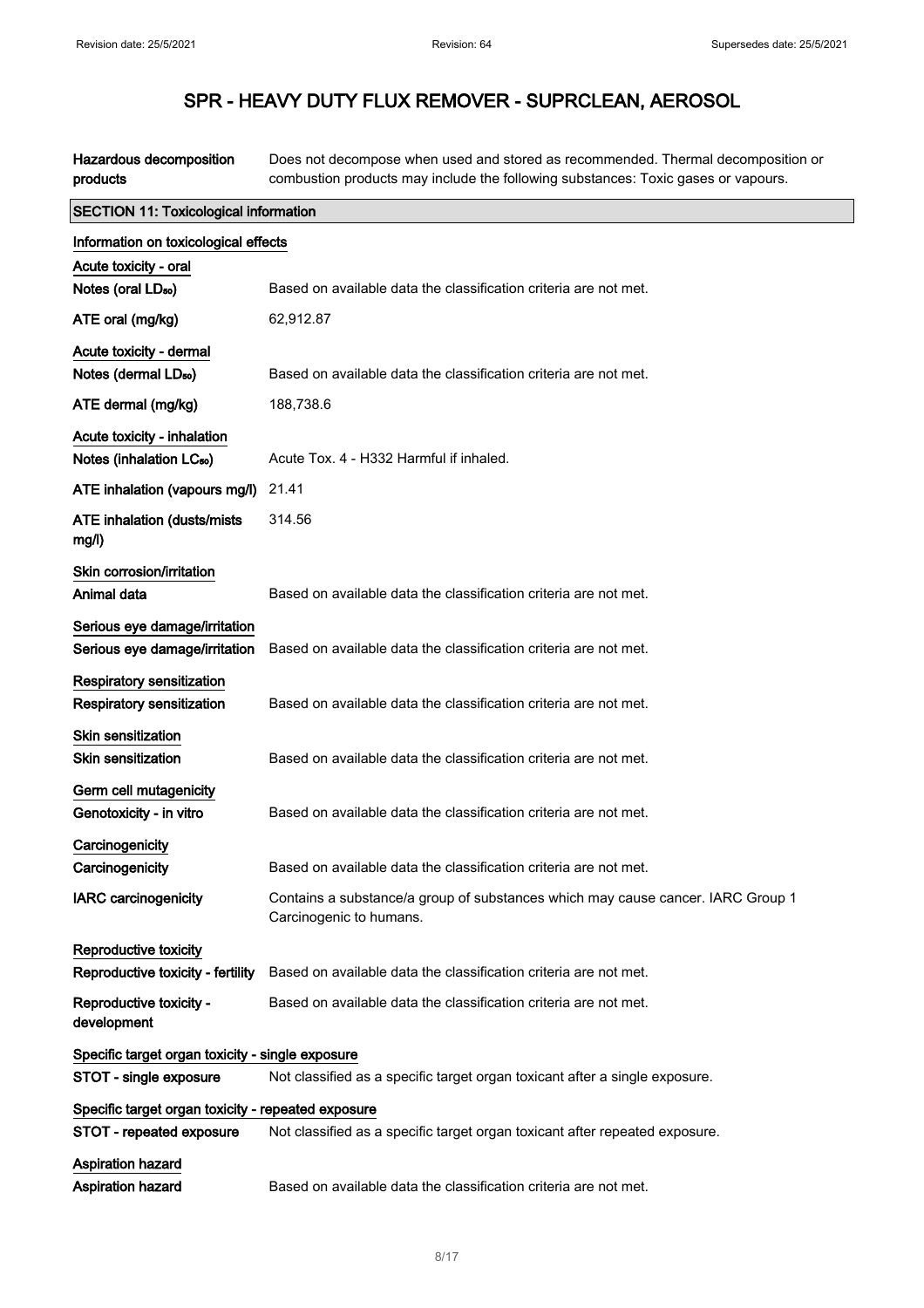| <b>General information</b> | The severity of the symptoms described will vary dependent on the concentration and the<br>length of exposure. |
|----------------------------|----------------------------------------------------------------------------------------------------------------|
| Inhalation                 | A single exposure may cause the following adverse effects: Headache. Exhaustion and<br>weakness.               |
| Ingestion                  | No specific symptoms known.                                                                                    |
| Skin contact               | No specific symptoms known.                                                                                    |
| Eye contact                | No specific symptoms known.                                                                                    |
| Route of entry             | Ingestion Inhalation Skin and/or eye contact                                                                   |
| Target organs              | No specific target organs known.                                                                               |

### Toxicological information on ingredients

### trans-1,2-DICHLOROETHYLENE

| Other health effects                                      | There is no evidence that the product can cause cancer.                     |
|-----------------------------------------------------------|-----------------------------------------------------------------------------|
| Acute toxicity - oral                                     |                                                                             |
| Acute toxicity oral (LD <sub>50</sub><br>mg/kg)           | 7,902.0                                                                     |
| <b>Species</b>                                            | Rat                                                                         |
| ATE oral (mg/kg)                                          | 7,902.0                                                                     |
| Acute toxicity - dermal                                   |                                                                             |
| Acute toxicity dermal (LD <sub>50</sub> 5,000.0<br>mg/kg) |                                                                             |
| <b>Species</b>                                            | Rat                                                                         |
| ATE dermal (mg/kg)                                        | 5,000.0                                                                     |
| Acute toxicity - inhalation                               |                                                                             |
| <b>ATE inhalation (vapours</b><br>mg/l)                   | 11.0                                                                        |
| Skin corrosion/irritation                                 |                                                                             |
| Skin corrosion/irritation                                 | Prolonged and frequent contact may cause redness and irritation.            |
| Animal data                                               | Slightly irritating. Rabbit                                                 |
| Serious eye damage/irritation                             |                                                                             |
| Serious eye<br>damage/irritation                          | Supplier's information. Rabbit 500 mg 24 hours Causes mild skin irritation. |
| <b>Respiratory sensitization</b>                          |                                                                             |
| Respiratory sensitization                                 | No specific test data are available.                                        |
| <b>Skin sensitization</b>                                 |                                                                             |
| <b>Skin sensitization</b>                                 | No specific test data are available.                                        |
| Germ cell mutagenicity                                    |                                                                             |
| Genotoxicity - in vitro                                   | This substance has no evidence of mutagenic properties.                     |
| Genotoxicity - in vivo                                    | This substance has no evidence of mutagenic properties.                     |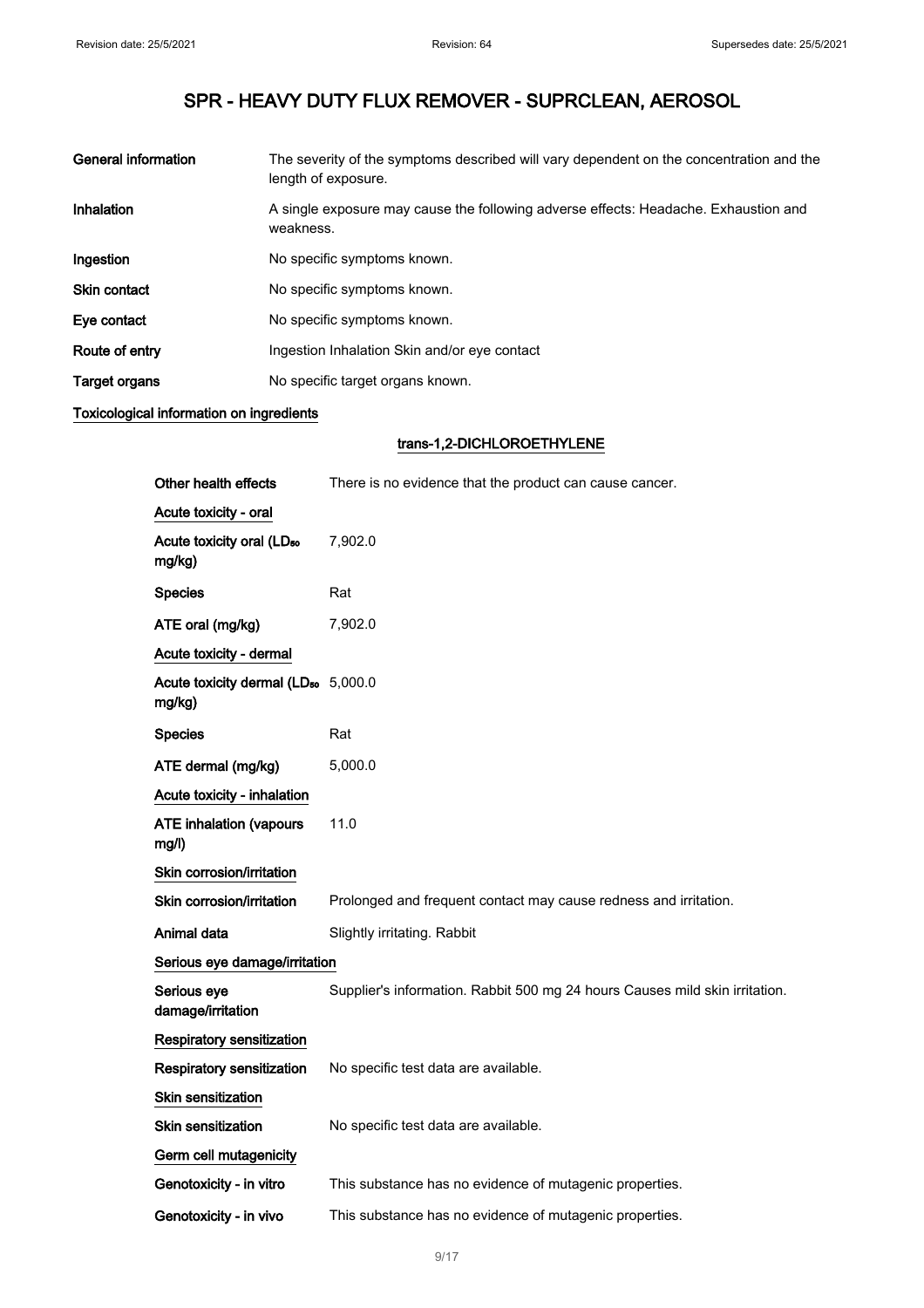| Carcinogenicity                                              |                                                                                                |
|--------------------------------------------------------------|------------------------------------------------------------------------------------------------|
| Carcinogenicity                                              | No specific test data are available.                                                           |
| Specific target organ toxicity - single exposure             |                                                                                                |
| STOT - single exposure                                       | NOAEL Not available.                                                                           |
| Specific target organ toxicity - repeated exposure           |                                                                                                |
| STOT - repeated exposure NOAEL 16 mg/l, 90 days              |                                                                                                |
| <b>Target organs</b>                                         | Endocrine system Liver Kidneys Bladder Respiratory tract                                       |
|                                                              | <b>HFC-134a Tetrafluoroethane</b>                                                              |
| Other health effects                                         | There is no evidence that the product can cause cancer.                                        |
| Acute toxicity - inhalation                                  |                                                                                                |
| Acute toxicity inhalation<br>(LC <sub>50</sub> gases ppmV)   | 567,000.0                                                                                      |
| <b>Species</b>                                               | Rat                                                                                            |
| <b>ATE inhalation (gases</b><br>ppmV)                        | 567,000.0                                                                                      |
| Inhalation                                                   | Vapours irritate the respiratory system. May cause coughing and difficulties in<br>breathing.  |
| Ingestion                                                    | May cause stomach pain or vomiting. May cause nausea, headache, dizziness and<br>intoxication. |
| Skin contact                                                 | May cause allergic contact eczema. Contact with liquid form may cause frostbite.               |
| Eye contact                                                  | May cause temporary eye irritation.                                                            |
|                                                              | 1,1,1,2,2,3,4,5,5,5-decafluoropentane                                                          |
| Acute toxicity - oral                                        |                                                                                                |
| Acute toxicity oral (LD <sub>50</sub><br>mg/kg)              | 5,000.0                                                                                        |
| <b>Species</b>                                               | Rat                                                                                            |
| ATE oral (mg/kg)                                             | 5,000.0                                                                                        |
| Acute toxicity - dermal                                      |                                                                                                |
| Acute toxicity dermal (LD <sub>50</sub> 5,000.0<br>mg/kg)    |                                                                                                |
| <b>Species</b>                                               | Rat                                                                                            |
| ATE dermal (mg/kg)                                           | 5,000.0                                                                                        |
| Acute toxicity - inhalation                                  |                                                                                                |
| Acute toxicity inhalation<br>(LC <sub>50</sub> vapours mg/l) | 114.0                                                                                          |
| <b>Species</b>                                               | Rat                                                                                            |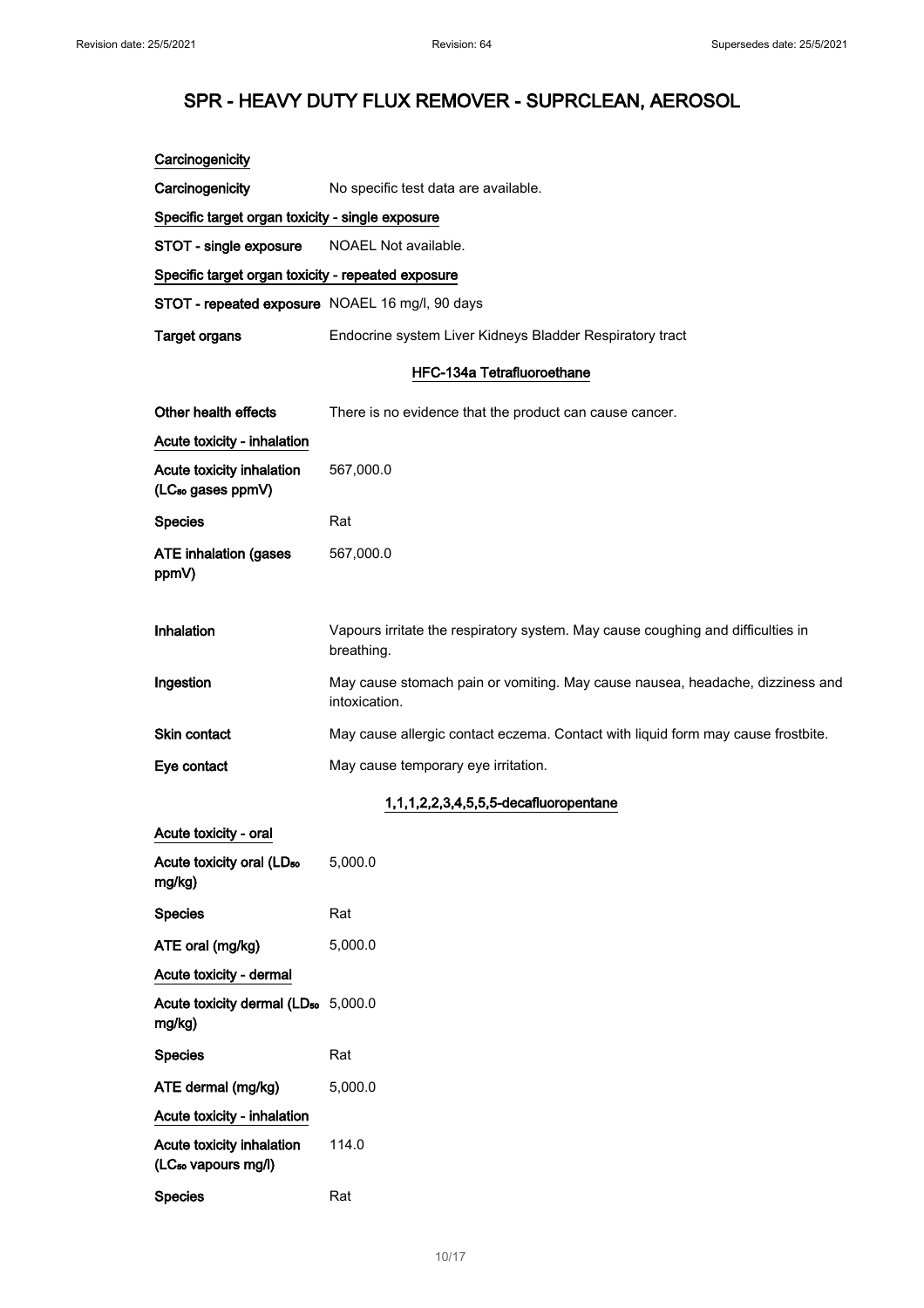| <b>ATE inhalation (vapours</b><br>mg/l)                      | 114.0                                                                                                                 |
|--------------------------------------------------------------|-----------------------------------------------------------------------------------------------------------------------|
| Skin corrosion/irritation                                    |                                                                                                                       |
| Animal data                                                  | Not irritating. Rabbit                                                                                                |
| Human skin model test                                        | Data lacking.                                                                                                         |
| <b>Extreme pH</b>                                            | Not applicable. Not corrosive to skin.                                                                                |
| Serious eye damage/irritation                                |                                                                                                                       |
| Serious eye<br>damage/irritation                             | Not irritating. Rabbit                                                                                                |
| Respiratory sensitization                                    |                                                                                                                       |
| Respiratory sensitization                                    | Data lacking.                                                                                                         |
| Skin sensitization                                           |                                                                                                                       |
| Skin sensitization                                           | Not sensitizing. - Guinea pig: Not sensitizing.                                                                       |
| Germ cell mutagenicity                                       |                                                                                                                       |
| Genotoxicity - in vitro                                      | This substance has no evidence of mutagenic properties.                                                               |
| Genotoxicity - in vivo                                       | This substance has no evidence of mutagenic properties.                                                               |
| Carcinogenicity                                              |                                                                                                                       |
| Carcinogenicity                                              | Does not contain any substances known to be carcinogenic.                                                             |
| <b>IARC</b> carcinogenicity                                  | Not listed.                                                                                                           |
| Reproductive toxicity                                        |                                                                                                                       |
| Reproductive toxicity -<br>fertility                         | No evidence of reproductive toxicity in animal studies.                                                               |
| Skin contact                                                 | Skin irritation should not occur when used as recommended. May cause defatting<br>of the skin but is not an irritant. |
| Eye contact                                                  | May cause eye irritation.                                                                                             |
| Acute and chronic health<br>hazards                          | There is no evidence that the product can cause cancer.                                                               |
|                                                              | <b>ETHANOL</b>                                                                                                        |
| Acute toxicity - inhalation                                  |                                                                                                                       |
| Acute toxicity inhalation<br>(LC <sub>50</sub> vapours mg/l) | 20,000.0                                                                                                              |
| <b>ATE inhalation (vapours</b><br>mg/l)                      | 20,000.0                                                                                                              |
|                                                              | <b>METHANOL</b>                                                                                                       |
| Acute toxicity - oral                                        |                                                                                                                       |
| Notes (oral LD <sub>50</sub> )                               | Acute Tox. 3 - H301 Toxic if swallowed.                                                                               |
| ATE oral (mg/kg)                                             | 100.0                                                                                                                 |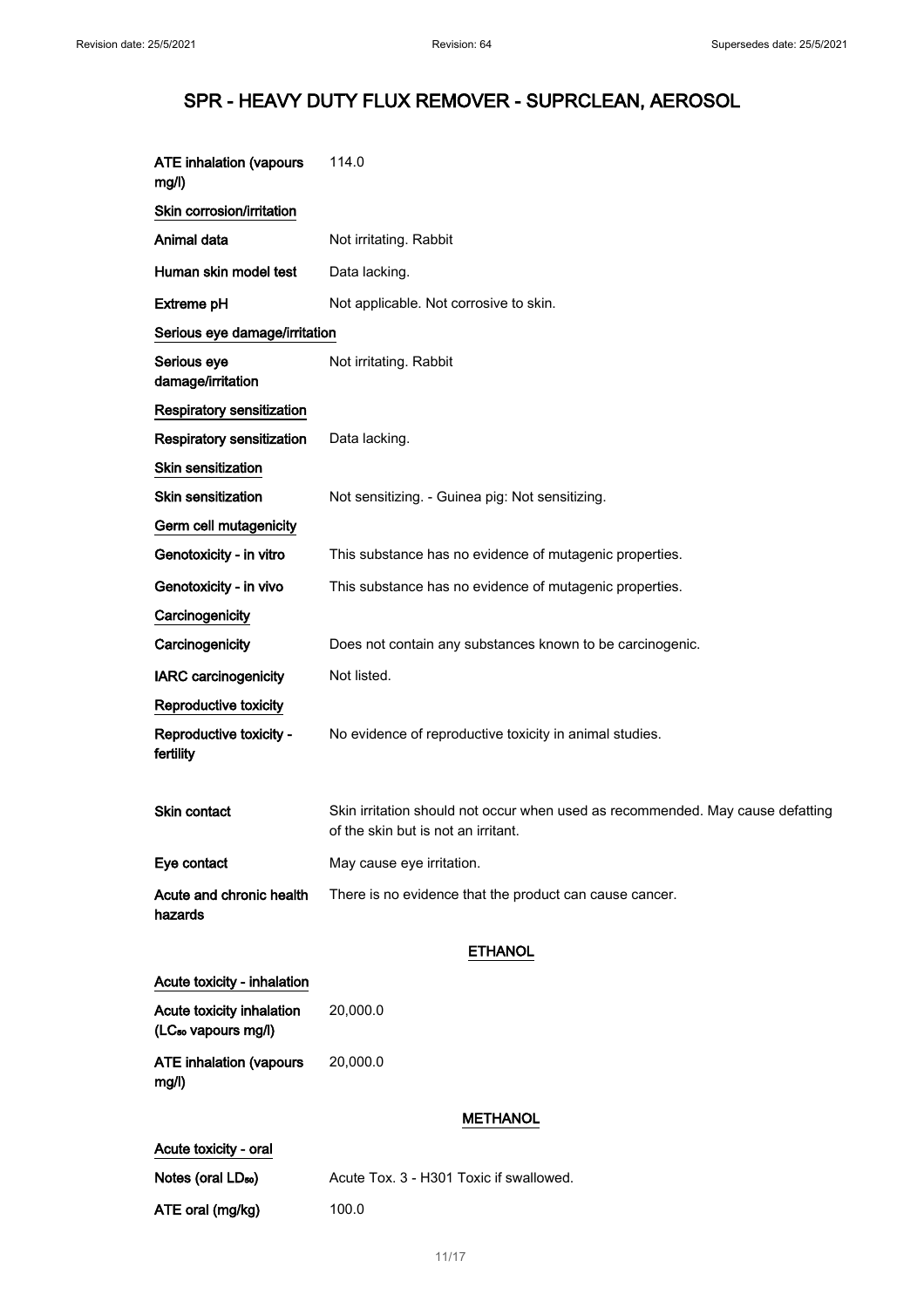| Acute toxicity - dermal                            |                                                                                                                                                                  |
|----------------------------------------------------|------------------------------------------------------------------------------------------------------------------------------------------------------------------|
| Notes (dermal LD <sub>50</sub> )                   | Acute Tox, 3 - H311 Toxic in contact with skin.                                                                                                                  |
| ATE dermal (mg/kg)                                 | 300.0                                                                                                                                                            |
| Acute toxicity - inhalation                        |                                                                                                                                                                  |
| Notes (inhalation LC <sub>50</sub> )               | Acute Tox. 3 - H331 Toxic if inhaled.                                                                                                                            |
| <b>ATE inhalation (vapours</b><br>mg/l)            | 3.0                                                                                                                                                              |
| ATE inhalation<br>(dusts/mists mg/l)               | 0.5                                                                                                                                                              |
| Skin corrosion/irritation                          |                                                                                                                                                                  |
| Animal data                                        | Based on available data the classification criteria are not met.                                                                                                 |
| Serious eye damage/irritation                      |                                                                                                                                                                  |
| Serious eye<br>damage/irritation                   | Based on available data the classification criteria are not met.                                                                                                 |
| <b>Respiratory sensitization</b>                   |                                                                                                                                                                  |
| Respiratory sensitization                          | Based on available data the classification criteria are not met.                                                                                                 |
| Skin sensitization                                 |                                                                                                                                                                  |
| <b>Skin sensitization</b>                          | Based on available data the classification criteria are not met.                                                                                                 |
| Germ cell mutagenicity                             |                                                                                                                                                                  |
| Genotoxicity - in vitro                            | Based on available data the classification criteria are not met.                                                                                                 |
| Carcinogenicity                                    |                                                                                                                                                                  |
| Carcinogenicity                                    | Based on available data the classification criteria are not met.                                                                                                 |
| <b>IARC carcinogenicity</b>                        | None of the ingredients are listed or exempt.                                                                                                                    |
| Reproductive toxicity                              |                                                                                                                                                                  |
| Reproductive toxicity -<br>fertility               | Based on available data the classification criteria are not met.                                                                                                 |
| Reproductive toxicity -<br>development             | Based on available data the classification criteria are not met.                                                                                                 |
| Specific target organ toxicity - single exposure   |                                                                                                                                                                  |
| STOT - single exposure                             | STOT SE 1 - H370 Causes damage to organs.                                                                                                                        |
| Specific target organ toxicity - repeated exposure |                                                                                                                                                                  |
|                                                    | STOT - repeated exposure Not classified as a specific target organ toxicant after repeated exposure.                                                             |
| <b>Aspiration hazard</b>                           |                                                                                                                                                                  |
| Aspiration hazard                                  | Based on available data the classification criteria are not met.                                                                                                 |
| <b>General information</b>                         | The severity of the symptoms described will vary dependent on the concentration<br>and the length of exposure.                                                   |
| Inhalation                                         | A single exposure may cause the following adverse effects: Drowsiness, dizziness,<br>disorientation, vertigo. Unconsciousness. High concentrations may be fatal. |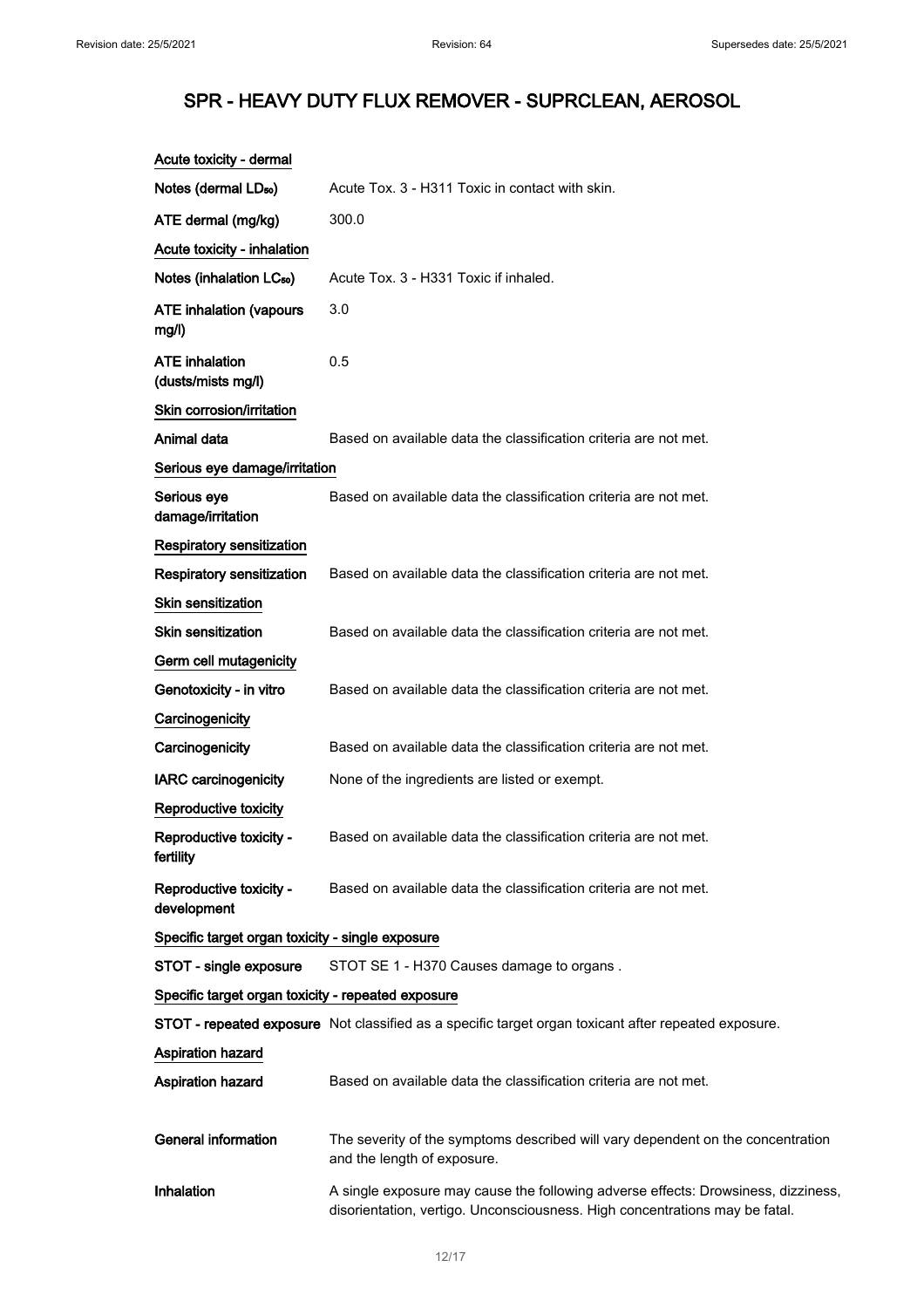|                 | Ingestion                                 | May cause stomach pain or vomiting. May cause severe internal injury.                                                              |
|-----------------|-------------------------------------------|------------------------------------------------------------------------------------------------------------------------------------|
|                 | <b>Skin contact</b>                       | A single exposure may cause the following adverse effects: Pain.                                                                   |
|                 | Eye contact                               | No specific symptoms known.                                                                                                        |
|                 | Route of entry                            | Ingestion Inhalation Skin and/or eye contact                                                                                       |
|                 | <b>Target organs</b>                      | No specific target organs known.                                                                                                   |
|                 |                                           | 4-Methylpentan-2-one                                                                                                               |
|                 | Carcinogenicity                           |                                                                                                                                    |
|                 | <b>IARC</b> carcinogenicity               | IARC Group 2B Possibly carcinogenic to humans.                                                                                     |
|                 | <b>SECTION 12: Ecological Information</b> |                                                                                                                                    |
|                 | Ecological information on ingredients     |                                                                                                                                    |
|                 |                                           | trans-1,2-DICHLOROETHYLENE                                                                                                         |
|                 | Ecotoxicity                               | Harmful to aquatic life. May cause long lasting harmful effects to aquatic life.                                                   |
|                 |                                           | 1,1,1,2,2,3,4,5,5,5-decafluoropentane                                                                                              |
|                 | Ecotoxicity                               | It is unlikely that the substance will dissolve in water in amounts big enough to have<br>a toxic effect on fish and daphnies.     |
|                 |                                           | <b>METHANOL</b>                                                                                                                    |
|                 | Ecotoxicity                               | Not regarded as dangerous for the environment. However, large or frequent spills<br>may have hazardous effects on the environment. |
| <b>Toxicity</b> |                                           | Aquatic Chronic 3 - H412 Harmful to aquatic life with long lasting effects.                                                        |
|                 | Ecological information on ingredients     |                                                                                                                                    |
|                 |                                           | trans-1,2-DICHLOROETHYLENE                                                                                                         |
|                 | Acute aquatic toxicity                    |                                                                                                                                    |
|                 | Acute toxicity - fish                     | LC <sub>50</sub> , 96 hours: 135 mg/l, Fish                                                                                        |
|                 | Acute toxicity - aquatic<br>invertebrates | EC <sub>50</sub> , 48 hours: 220 mg/l, Daphnia magna                                                                               |
|                 | Acute toxicity - aquatic<br>plants        | LC <sub>50</sub> , 72 hours: 36.36 mg/l, Pseudokirchneriella subcapitata                                                           |
|                 | Chronic aquatic toxicity                  |                                                                                                                                    |
|                 | life stage                                | Chronic toxicity - fish early NOEC, 48 hours: 110,000 mg/l, Daphnia magna                                                          |
|                 |                                           | HFC-134a Tetrafluoroethane                                                                                                         |
|                 | Acute aquatic toxicity                    |                                                                                                                                    |
|                 | Acute toxicity - fish                     | LC <sub>50</sub> , 96 hours: 450 mg/l, Fish                                                                                        |
|                 | Acute toxicity - aquatic<br>invertebrates | EC <sub>50</sub> , 48 hours: 980 mg/l, Daphnia magna                                                                               |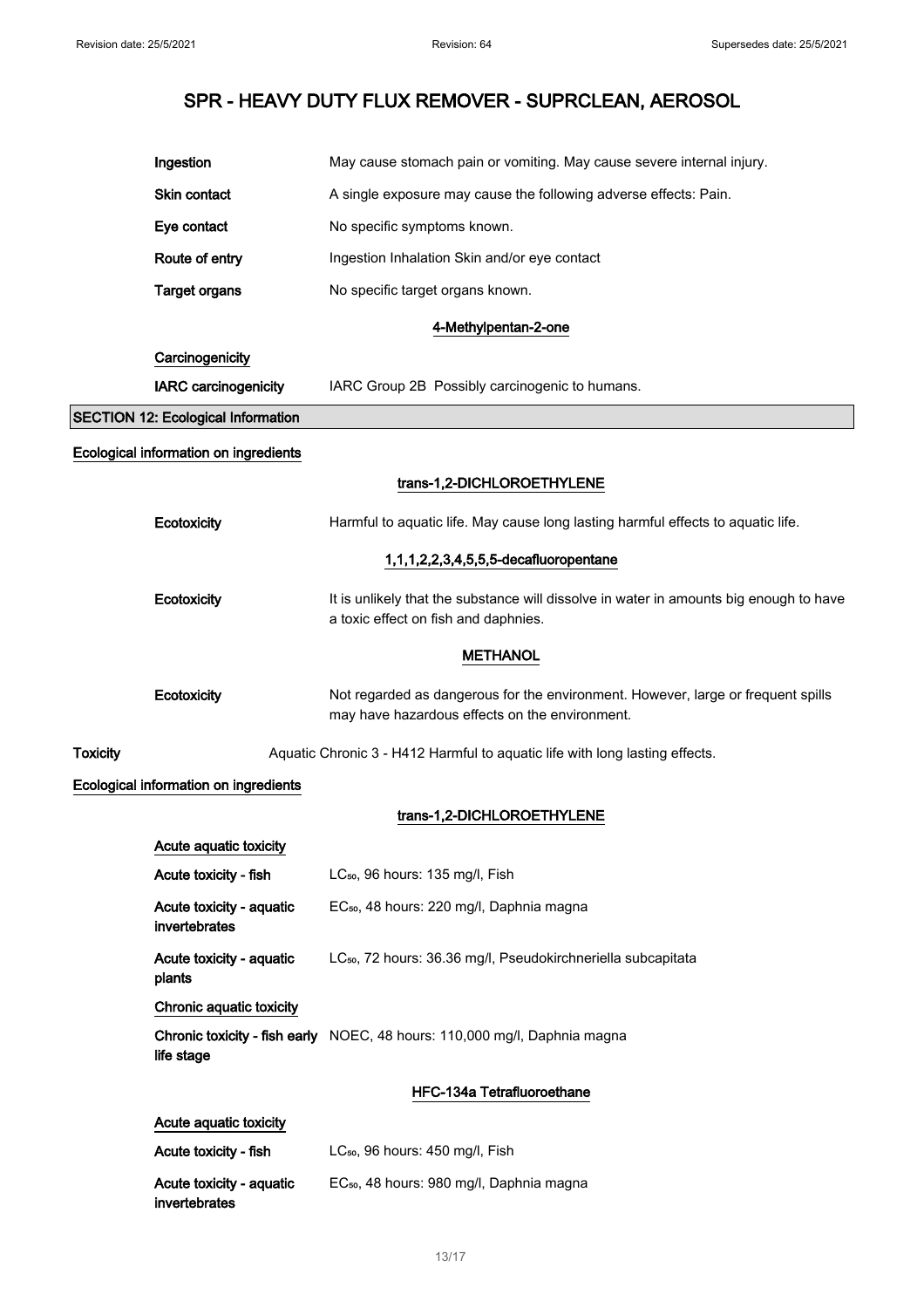### 1,1,1,2,2,3,4,5,5,5-decafluoropentane

| Acute aquatic toxicity                    |                                                                               |
|-------------------------------------------|-------------------------------------------------------------------------------|
| Acute toxicity - fish                     | LC <sub>50</sub> , 96 hours: 13.9 mg/l, Oncorhynchus mykiss (Rainbow trout)   |
| Acute toxicity - aquatic<br>invertebrates | LC <sub>50</sub> , 48 hours: 11.7 mg/l, Daphnia magna                         |
| Acute toxicity - aquatic<br>plants        | EC <sub>50</sub> , 72 hours: >120 mg/l, Algae                                 |
|                                           | <b>ETHANOL</b>                                                                |
| Acute aquatic toxicity                    |                                                                               |
| Acute toxicity - fish                     | LC <sub>50</sub> , 96 hours: >10,000 mg/l, Fish                               |
| Acute toxicity - aquatic<br>invertebrates | EC <sub>50</sub> , 48 hours: 7,800 mg/l, Daphnia magna                        |
| Acute toxicity - aquatic<br>plants        | , 96 hours: 1000 mg/l, Freshwater algae                                       |
|                                           | <b>METHANOL</b>                                                               |
| <b>Toxicity</b>                           | Based on available data the classification criteria are not met.              |
| Acute aquatic toxicity                    |                                                                               |
| Acute toxicity - fish                     | LC <sub>50</sub> , 96 hours: >100 mg/l, Pimephales promelas (Fat-head Minnow) |
| Acute toxicity - aquatic<br>invertebrates | EC <sub>50</sub> , 48 hours: >10000 mg/l, Daphnia magna                       |
| Persistence and degradability             |                                                                               |
|                                           | Persistence and degradability The degradability of the product is not known.  |
| Ecological information on ingredients     |                                                                               |
|                                           | trans-1,2-DICHLOROETHYLENE                                                    |
| <b>Biodegradation</b>                     | Not readily biodegradable.<br>Method: OECD Test Guideline 301D                |
|                                           | <b>ETHANOL</b>                                                                |
| Persistence and<br>degradability          | The product is expected to be biodegradable.                                  |
|                                           | <b>METHANOL</b>                                                               |
| Persistence and<br>degradability          | The degradability of the product is not known.                                |
| <b>Bioaccumulative potential</b>          |                                                                               |
| <b>Bioaccumulative potential</b>          | No data available on bioaccumulation.                                         |
| <b>Partition coefficient</b>              | No information available.                                                     |
| Ecological information on ingredients     |                                                                               |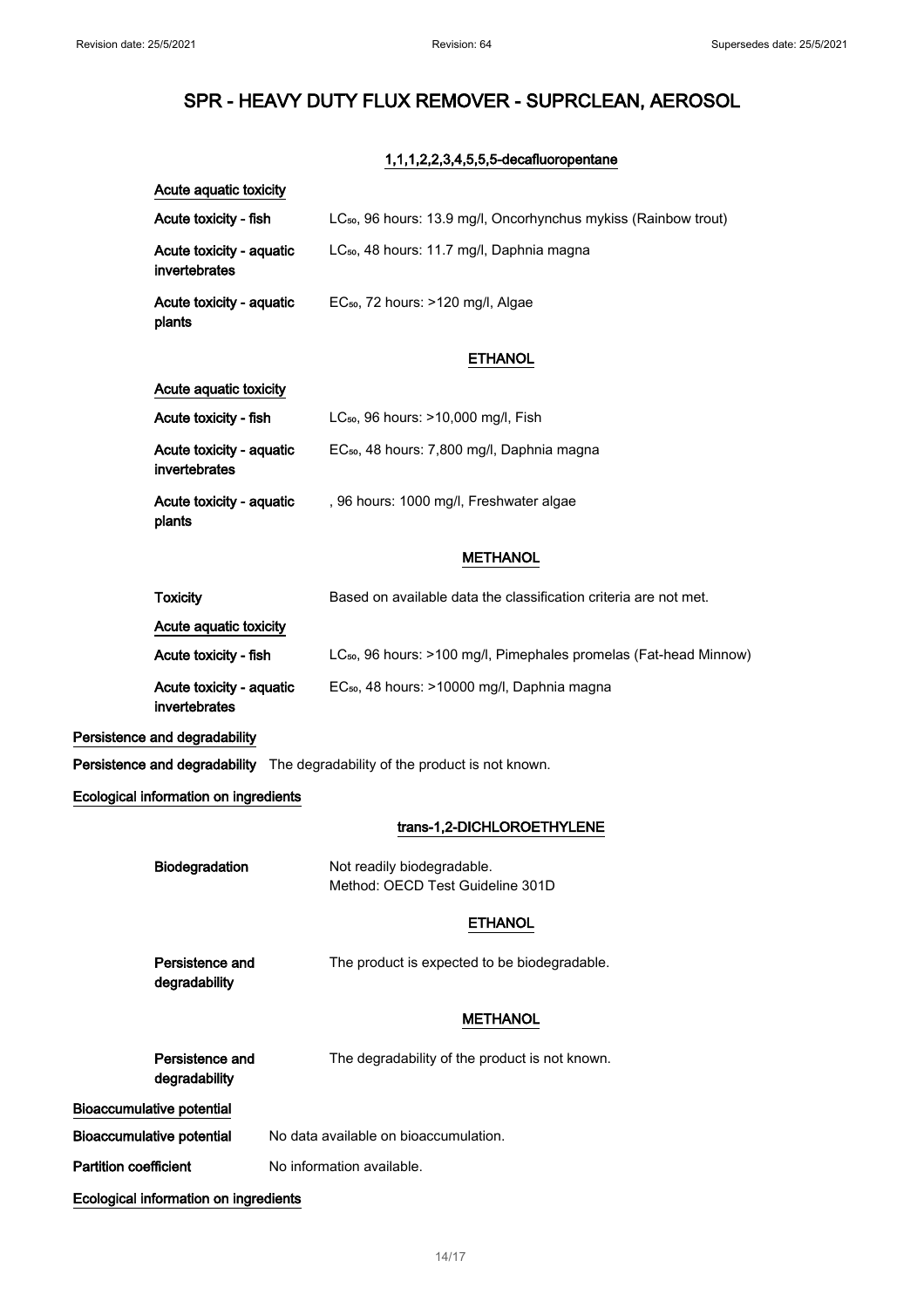### trans-1,2-DICHLOROETHYLENE

| <b>Bioaccumulative potential</b>        | Bioaccumulation is unlikely to be significant because of the low water-solubility of<br>this product. |
|-----------------------------------------|-------------------------------------------------------------------------------------------------------|
| <b>Partition coefficient</b>            | log Pow: 2.06                                                                                         |
|                                         | HFC-134a Tetrafluoroethane                                                                            |
| <b>Partition coefficient</b>            | Pow: 1.06                                                                                             |
|                                         | 1,1,1,2,2,3,4,5,5,5-decafluoropentane                                                                 |
| <b>Bioaccumulative potential</b>        | Bioaccumulation is unlikely to be significant because of the low water-solubility of<br>this product. |
| <b>Partition coefficient</b>            | Pow: 2.7                                                                                              |
|                                         | <b>ETHANOL</b>                                                                                        |
| <b>Bioaccumulative potential</b>        | Bioaccumulation is unlikely.                                                                          |
| <b>Partition coefficient</b>            | No information available.                                                                             |
|                                         | <b>METHANOL</b>                                                                                       |
| <b>Bioaccumulative potential</b>        | No data available on bioaccumulation.                                                                 |
| <b>Partition coefficient</b>            | $: -0.77$                                                                                             |
| Mobility in soil                        |                                                                                                       |
| <b>Mobility</b>                         | No data available.                                                                                    |
| Ecological information on ingredients   |                                                                                                       |
|                                         | trans-1,2-DICHLOROETHYLENE                                                                            |
| <b>Mobility</b>                         | The product has poor water-solubility.                                                                |
|                                         | <b>ETHANOL</b>                                                                                        |
| <b>Mobility</b>                         | The product is soluble in water.                                                                      |
|                                         | <b>METHANOL</b>                                                                                       |
| <b>Mobility</b>                         | No data available.                                                                                    |
| Other adverse effects                   |                                                                                                       |
| Other adverse effects<br>None known.    |                                                                                                       |
| Ecological information on ingredients   |                                                                                                       |
|                                         | <b>METHANOL</b>                                                                                       |
| Other adverse effects                   | None known.                                                                                           |
| <b>SECTION 13: Disposal information</b> |                                                                                                       |

Waste treatment methods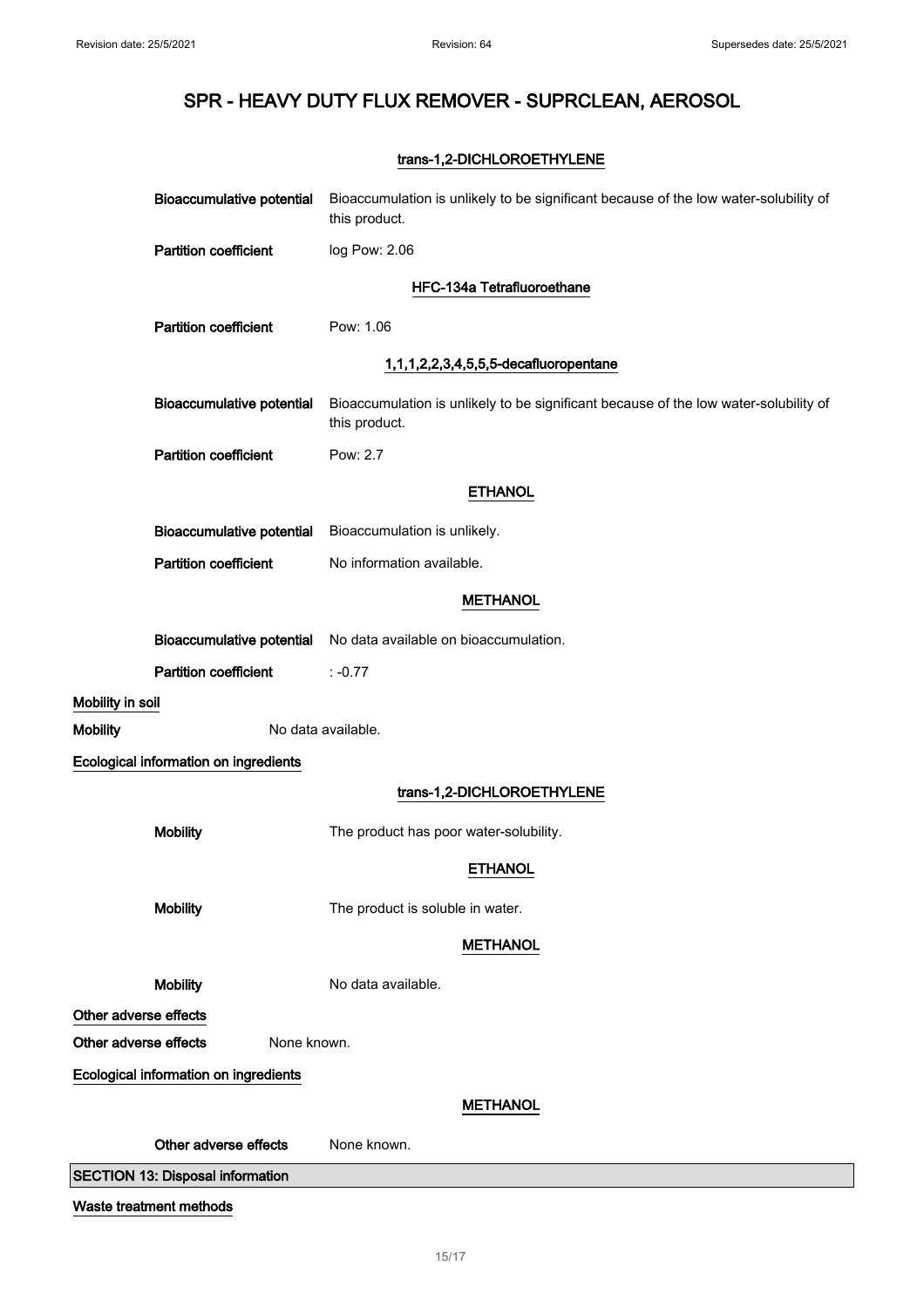| General information                           | The generation of waste should be minimised or avoided wherever possible. Reuse or recycle<br>products wherever possible. This material and its container must be disposed of in a safe<br>way. When handling waste, the safety precautions applying to handling of the product should<br>be considered. Care should be taken when handling emptied containers that have not been<br>thoroughly cleaned or rinsed out. Empty containers or liners may retain some product<br>residues and hence be potentially hazardous. |
|-----------------------------------------------|---------------------------------------------------------------------------------------------------------------------------------------------------------------------------------------------------------------------------------------------------------------------------------------------------------------------------------------------------------------------------------------------------------------------------------------------------------------------------------------------------------------------------|
| Disposal methods                              | Do not empty into drains. Dispose of surplus products and those that cannot be recycled via a<br>licensed waste disposal contractor. Waste, residues, empty containers, discarded work<br>clothes and contaminated cleaning materials should be collected in designated containers.<br>labelled with their contents. Incineration or landfill should only be considered when recycling is<br>not feasible.                                                                                                                |
| <b>SECTION 14: Transportation information</b> |                                                                                                                                                                                                                                                                                                                                                                                                                                                                                                                           |

| <b>UN number</b>                                            |                                                                                   |
|-------------------------------------------------------------|-----------------------------------------------------------------------------------|
| UN No. (IMDG)                                               | 1950                                                                              |
| UN No. (ICAO)                                               | 1950                                                                              |
| UN proper shipping name                                     |                                                                                   |
| Proper shipping name<br>(IMDG)                              | UN1950 AEROSOLS, NON-FLAMMABLE, 2.2, LIMITED QUANTITY                             |
|                                                             | Proper shipping name (ICAO) UN1950 AEROSOLS, NON-FLAMMABLE, 2.2, LIMITED QUANTITY |
| Transport hazard class(es)                                  |                                                                                   |
| <b>IMDG class</b>                                           | 2.2 LIMITED QUANTITY                                                              |
| ICAO class/division                                         | 2.2 LIMITED QUANTITY                                                              |
| ICAO subsidiary risk                                        | N/A                                                                               |
| Packing group                                               |                                                                                   |
| No information required.                                    |                                                                                   |
| <b>IMDG packing group</b>                                   | N/A                                                                               |
| ICAO packing group                                          | N/A                                                                               |
| <b>Environmental hazards</b>                                |                                                                                   |
| Environmentally hazardous substance/marine pollutant<br>No. |                                                                                   |
| Special precautions for user                                |                                                                                   |
| Not applicable. No information required.                    |                                                                                   |
| Annex II of MARPOL 73/78<br>and the IBC Code                | Transport in bulk according to Not applicable. No information required.           |
| <b>SECTION 15: Regulatory information</b>                   |                                                                                   |
|                                                             |                                                                                   |

### Safety, health and environmental regulations specific for the substance or mixture

### SECTION 16: Other information